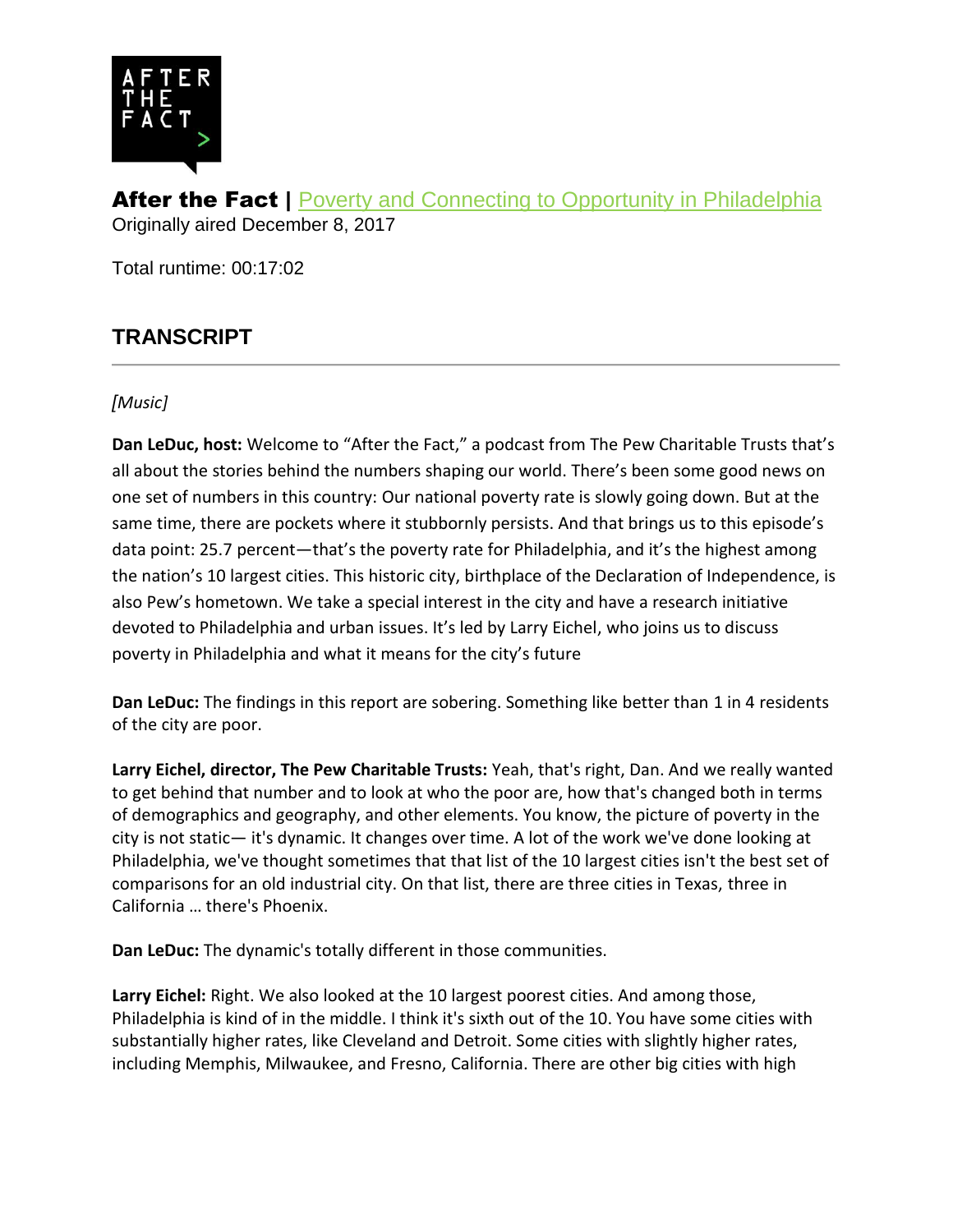

poverty rates. But we thought looking at that group and at the 10 largest cities was kind of a good mix and gave us some perspective.

**Dan LeDuc:** We have a snapshot in time now, but based on some of the data, you get a little sense of the trend, right? I mean, are these numbers growing a little, have they been constant at these approximate levels?

**Larry Eichel:** Well for the last 10 years or so, they've been pretty constant in Philly. They went up, as you would imagine, as they did everywhere in the country in the wake of the Great Recession. And now they're starting to decline nationally. And in Philadelphia, they've been declining but not declining a lot. The number in Philadelphia peaked at a little over 28 percent back in 2011 or 2012, and it's now down to 25.7.

**Dan LeDuc:** So you mentioned earlier you wanted to get behind that number and find out more about it. What did you find out?

**Larry Eichel:** By age, almost 60 percent of the poor are working-age adults. And what's interesting about that is that's gone up in recent years. And that's simply because the population of the city has changed. It's grown slightly, by 80,000 or so in the last decade. And most of that increase has been working-age adults. A lot of them millennials, a lot of immigrants. But mostly in that age group—that group has grown. But we hear all the time about the poverty rate. And the poverty rate for children is very high. It's 37 percent in Philadelphia. But that doesn't mean that the highest number of poor people in the city is children, because children are just a smaller piece of the pie. And when you look at it by race and ethnicity, you see a similarly sort of complex picture. On the one hand, Hispanics have the highest poverty rate in this city of any group by a considerable margin—37-some percent.

### **Dan LeDuc:** Wow.

**Larry Eichel:** And the interesting thing about that is that's been relatively constant over time, but the number of Hispanics has gotten larger and larger in the city. So that's now over 20 percent of the poor people in the city. The rate for African-Americans, about 30 percent, has declined slightly. And their share of the total population of the poor is down somewhat. They're still a very slight majority of the poor in the city, but not as much as they used to be.

**Dan LeDuc:** One of the things the report also got into was something called "deep poverty." Tell us what that is and what's going on in that area.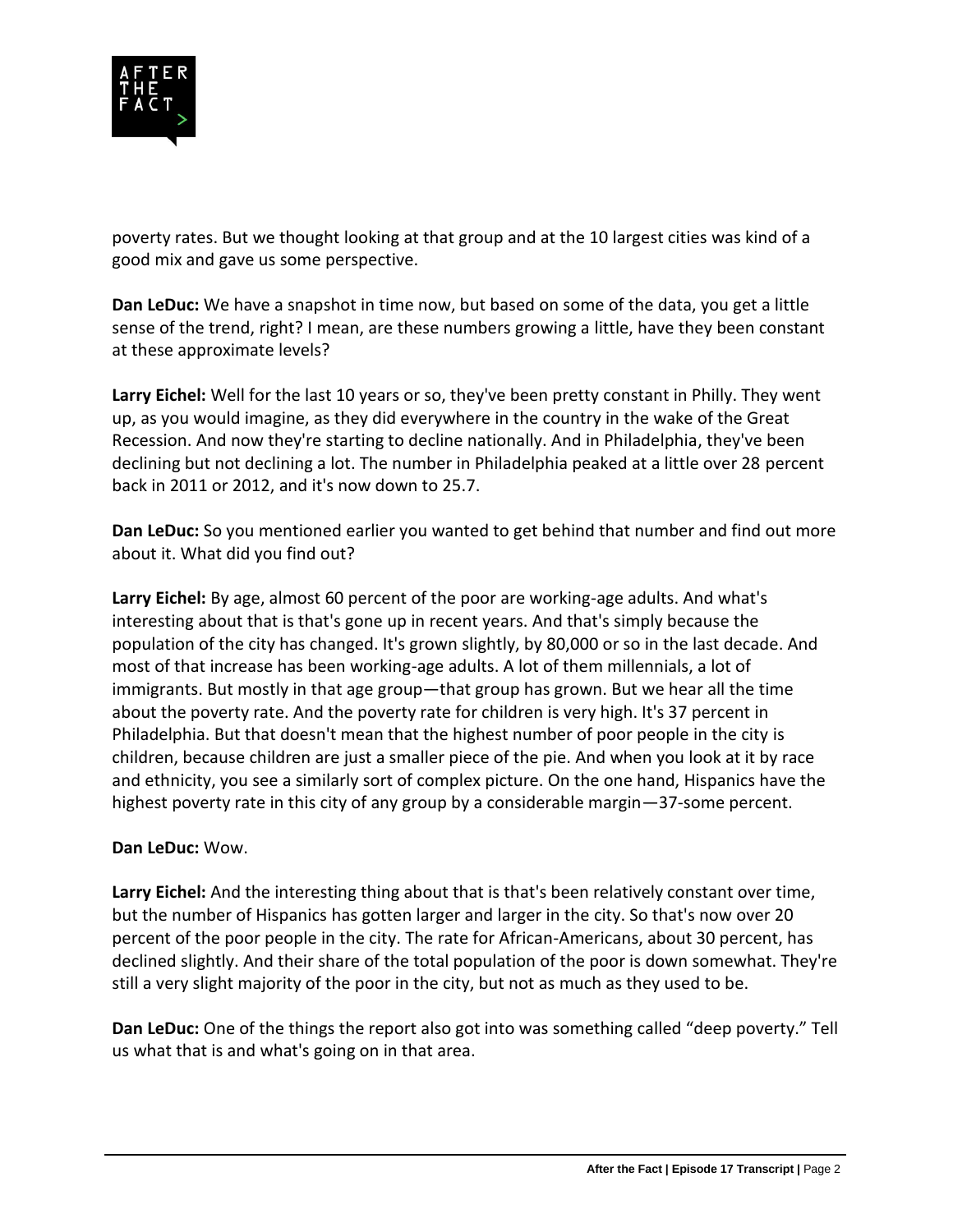

**Larry Eichel:** Deep poverty is a subject that a lot of people in the field have been talking about recently, and let me define it for you. The census defines poverty, and there's a complicated formula—some would say an outdated formula—for doing that. But for instance, for an adult with two children the poverty line is about \$19,000. It's not a lot of money. Less than \$19,000, you're poor. To be in deep poverty, the threshold is half that. So that means if the poverty line is \$19,000, the deep poverty line is \$9,500. And in Philadelphia, about 12 percent of the population qualifies for deep poverty. In most of the cities we've looked at—there's a pretty direct relationship between the deep poverty rate and the poverty rate.

**Dan LeDuc:** But 12.5 percent, we're talking about better than 1 in 10 people in that city.

**Larry Eichel:** That's right.

**Dan LeDuc:** In this day and age, it's a frightening thought.

**Larry Eichel:** I mean that's in the 180,000 range of people, maybe a little more than that. So yeah, it's a lot of people.

**Dan LeDuc:** Where in this city are they? I mean Philadelphia is a very diverse place, you know. You live there now; I used to live there. It's a city of neighborhoods, very distinct places. And the city that I think most visitors would see—maybe the people who are listening to us today who aren't Philadelphians, but maybe have been there recently— it's a dynamic city. Center City is vibrant. I'm just struck by the juxtaposition of this sort of really new dynamism and yet this persistent poverty.

**Larry Eichel:** I mean, the city has always had that kind of dichotomy. But I think you're right; in some ways, it's more pronounced than it has been in the past. Last year, we did a big study of gentrification in the city. And we found that gentrification is certainly happening in Philadelphia and perhaps not as widely as some people think, but by our definition about 4 or 5 percent of the city geographically had gentrified from 2000 to about 2014. And over that same period, 40 percent of the city—a lot of the same part of the city we're talking about—incomes were stagnant or declining. Sixty percent of the city is a poverty area by the census definition.

**Dan LeDuc:** It doesn't mean everybody in there is poor, but it means that if you're living in one of those neighborhoods and you have a middle class life, chances are your neighbors could be poor.

**Larry Eichel:** You're going to have exposure, very direct exposure, to poverty. The other thing about geography that was really interesting to us, and was certainly a surprise to me, was the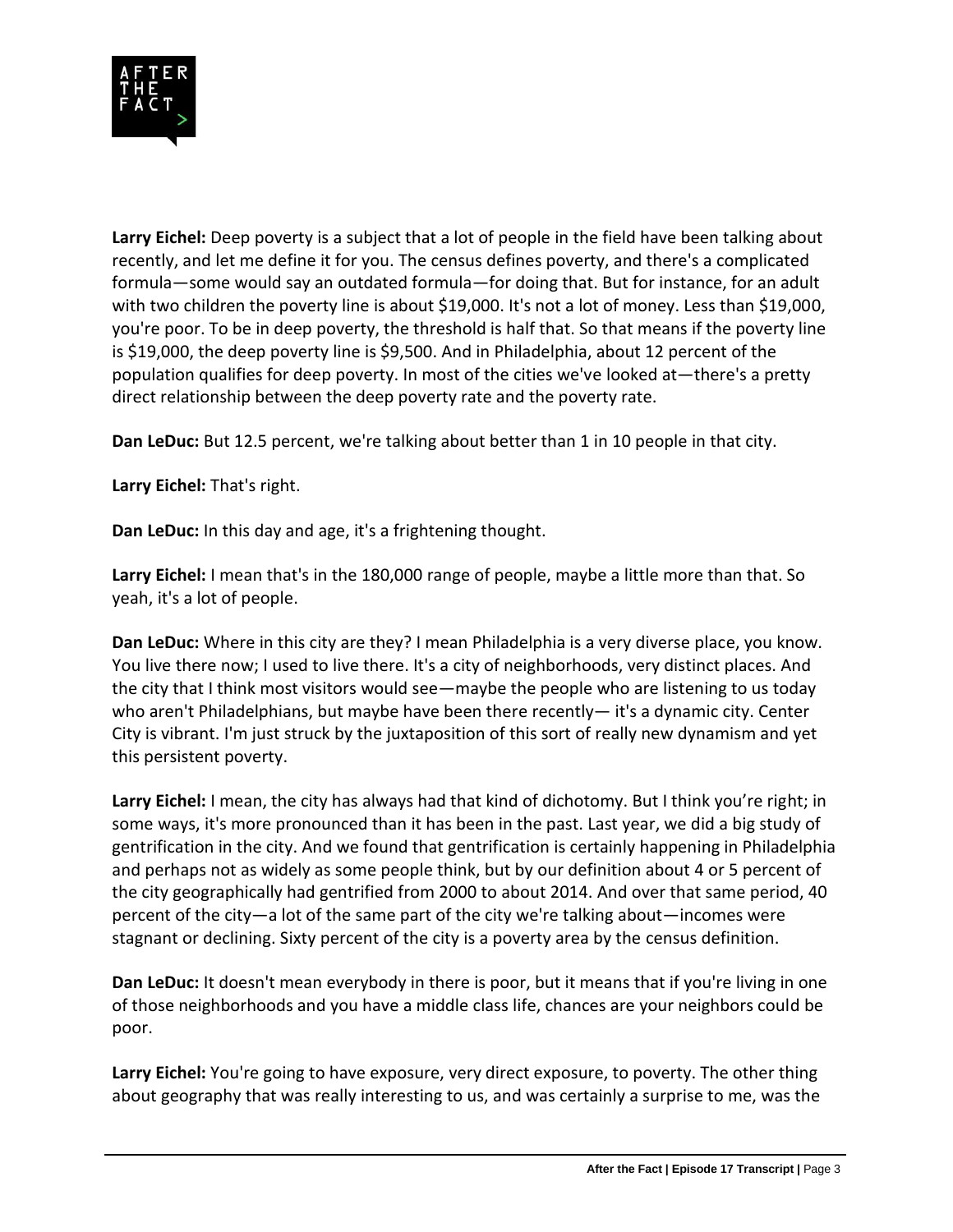

degree to which poverty in the Philadelphia region is concentrated in the city. Our question was, "Why would we see this concentration more in the Philadelphia region than in a lot of other places?" And we talked to a lot of experts about that and nobody had really thought of it in exactly that way. So the best we could come up with were some ideas, some elements that we're pretty sure are factors. But the ones that really stood out were—one was transportation. The city has an extensive transit network, much more so than in the suburbs. In addition, if you're going to live in the suburbs, you need an automobile. And the cost of car ownership in the Philadelphia region, due to a number of factors including the rates of automobile insurance, is higher than in other regions. So you put that together and it makes it easier, from a transportation standpoint, for a poor family to live in the city. That's one. Another is housing costs. In a number of the regions that we looked at housing is less expensive in the suburbs than in the city—not true in Philadelphia. It's more expensive in the suburbs. So from a cost standpoint of housing, poor person, probably better off in the city. Again, I can't tell you which of those is the most important and how it all fits together, but they're all part of the mix.

**Dan LeDuc:** In a few minutes, we're going to be talking with Matt Bergheiser at the University City District, who's involved in efforts to do that very thing—alleviate poverty by helping people find jobs. If people have a job, they're not going to be as poor.

**Larry Eichel:** There are lots of factors going on. But when you look at cities where the poverty rate has really gone down over time, it's usually because there's been some sort of economic transformation in terms of development and jobs. You know, if you have more jobs, usually the poverty rate is going to go down.

### *[Music]*

**Dan LeDuc:** Statistics like 1 in 4 residents living in poverty don't just describe a city's plight they are a call to action. One organization answering that call is the University City District. It's a partnership of world renowned institutions like the University of Pennsylvania, as well as local businesses, and other organizations that are trying to improve life in West Philadelphia. The District has created a program that teaches job skills—and places city residents in good-paying jobs. It's changing lives as the District's president Matt Bergheiser told us.

**Dan LeDuc:** So, the University City District, for our listeners who aren't as familiar with the city as some people might be, what is that? Where is that?

**Matt Bergheiser:** We work in a 2.5-square-mile area in Philadelphia, just west of the Schuylkill River. And we exist as an economic development organization. We're a partnership of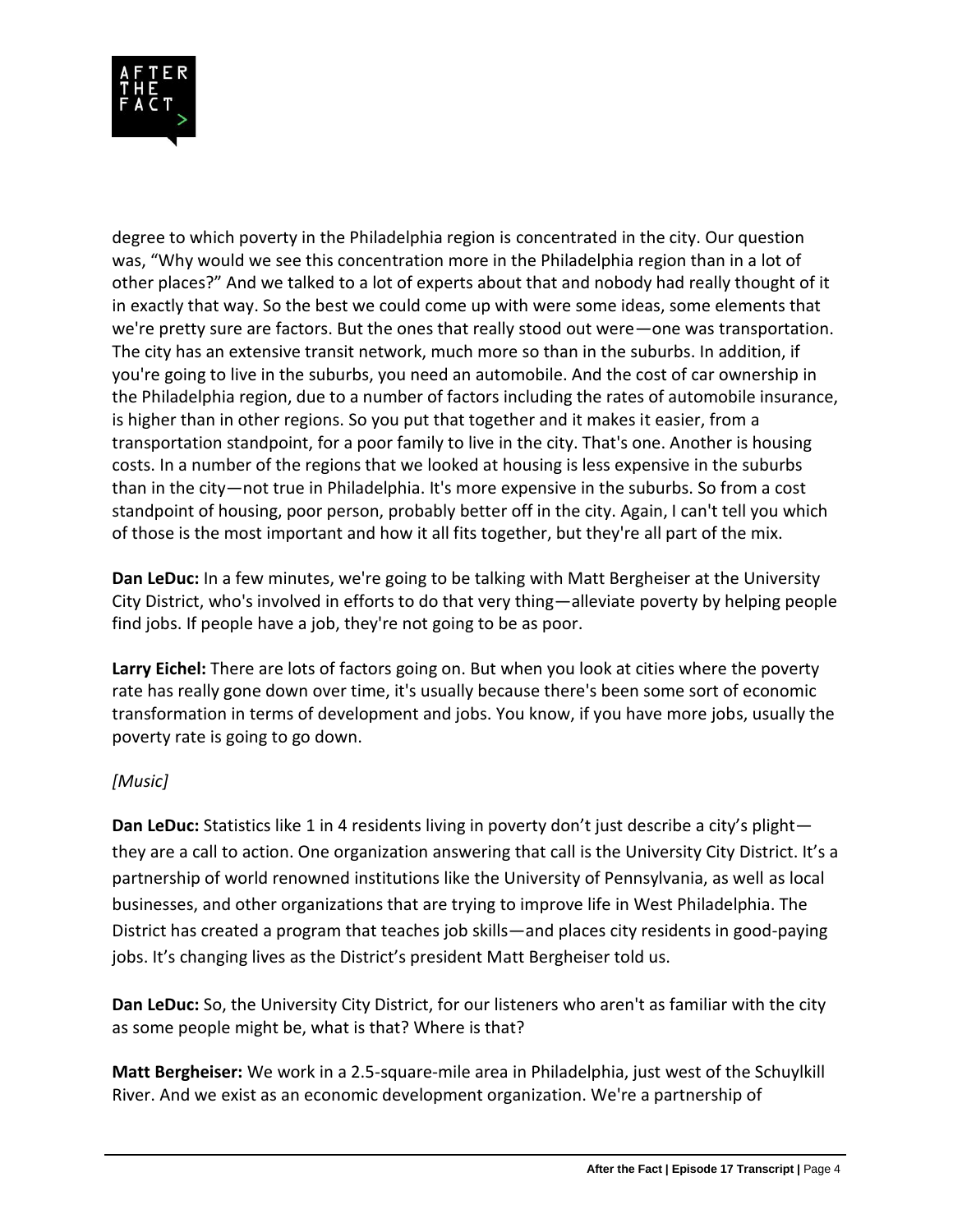

universities, health systems, business leaders, and community members to make this part of the city a better place. We think of this as a neighborhood of anchor institutions—University of Pennsylvania, Penn Medicine, Drexel University, Children's Hospital, University of the Sciences. It's an incredible place, where knowledge, and community, and growth meet.

**Dan LeDuc:** So what I was struck by in the findings from this report that's the subject of our conversations today—frankly, the sad reality that poverty in Philadelphia really permeates a great deal of the city.

**Matt Bergheiser:** One of the things that's interesting about University City and West Philadelphia more broadly is that we work in a place that I think is a microcosm for all of Philadelphia. The city is prosperous in ways that it hasn't been for decades. I've lived in Philadelphia for 25 years. The momentum has never been stronger. The future, in so many ways, is bright. But so many are being left behind. And here in West Philadelphia, in about 2 square miles at the eastern end of our neighborhood, we have 80,000 jobs and \$2 billion in recent real estate investment, another \$10 billion in real estate development to come over the next decade. But in our five neighboring zip codes, 81,000 people live in poverty. It's just an unacceptable opportunity divide to all of us.

**Dan LeDuc:** In West Philadelphia, you described the universities and a lot of investment that's about to take place. How does that translate to the local community to help them benefit from those investments?

**Matt Bergheiser:** They've been focused for years on building bridges, on making connections, on building opportunities in their midst for local residents. We have, in partnership with universities and health systems here, we've really accelerated that work over the last six or seven years by creating the West Philadelphia Skills Initiative, which is a straightforward approach to a pretty complex problem. At its most simple level, we connect West Philadelphians seeking opportunity to large employers seeking talent.

**Dan LeDuc:** So how does that work? That sounds simple at one level, but how does it actually work on a daily basis for these businesses and institutions who are seeking employees and, more importantly even, for the folks who live there who look up and see, you know, that gorgeous medical center or something else and say, how do I get a job there?

**Matt Bergheiser:** Six years ago we went from university to university, health system to health system, laboratory to laboratory identifying entry-level and middle-field jobs characterized by high need and high turnover. Jobs with advancement opportunities, and jobs with compensation beyond a living wage. So we build pipelines from the neighborhood. We identify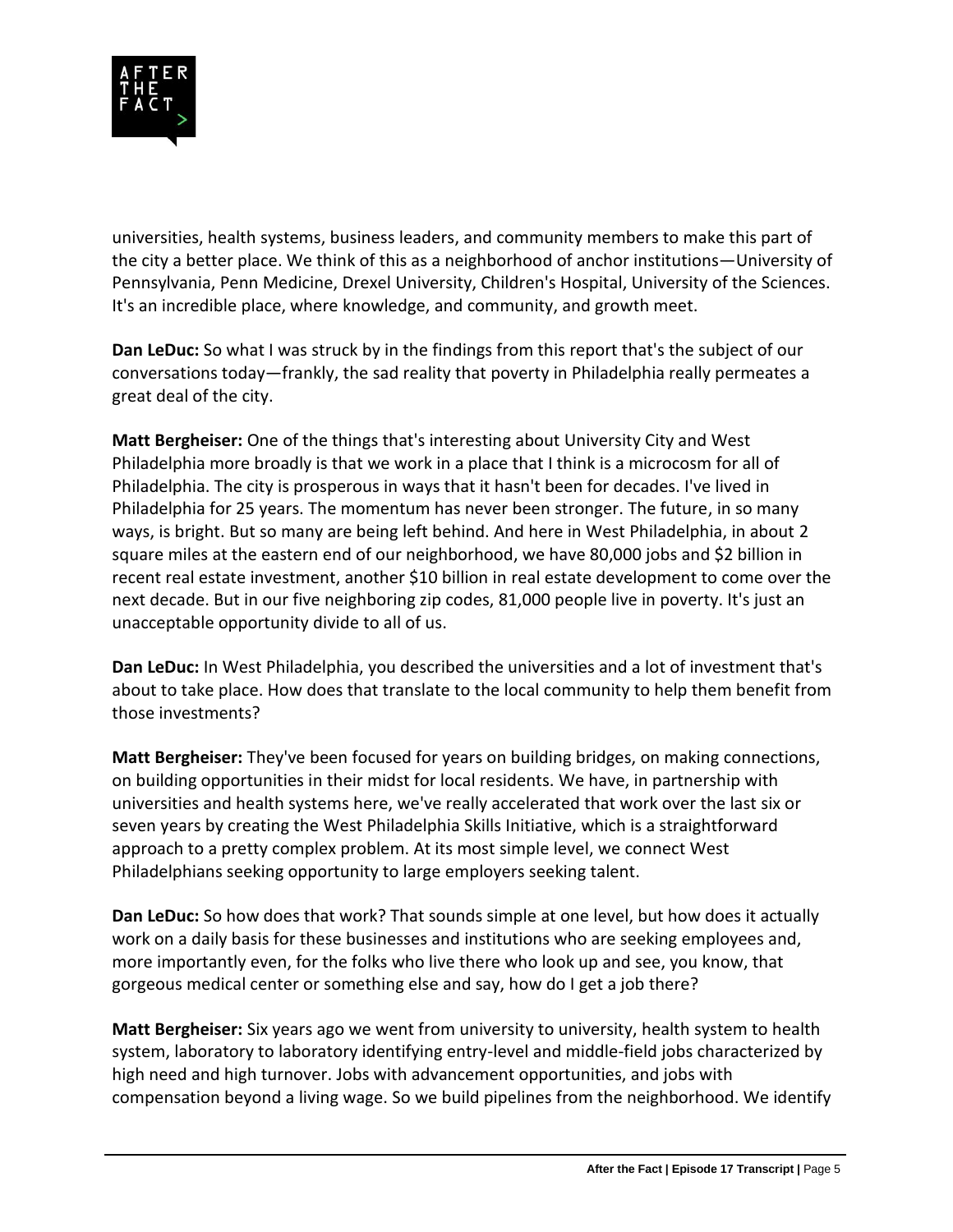

jobs, we identify significant hiring needs, and then we build training programs that run anywhere from four weeks to 24 weeks in length, depending upon the job. And we prepare talented people for employment.

**Dan LeDuc:** Is this actually something happening in facilities you have and people are coming in there? Are you actually sort of operating some classwork yourself? Do you work with the employers? How does it all come about?

**Matt Bergheiser:** As I speak, we have two training cohorts in here, one preparing for jobs at a laboratory at the University of Pennsylvania and the other preparing for jobs at Children's Hospital of Philadelphia. And we have a team of trainers who work directly for the West Philadelphia Skills Initiative. And then as needed, we bring in experts from the outside. But what we find, is the biggest need is that you could identify people with technical skills or ability to quickly absorb those technical skills— we find that soft skills really make all the difference: how to prepare for work, how to grapple with conflict in work, how to set your goals and aspirations so, you know, every day at your job, you're seeing it as a stepping stone to your future. How to really self-reflect so that you understand what you want to do in your life, and that you can connect to work and build your career that way. And so a lot of our focus is on that, is on orienting people toward work and towards personal and professional growth.

**Dan LeDuc:** How do you measure success? The national poverty rate is starting to go down a little; the city of Philadelphia seems to be stubbornly at the same point, or slightly even increasing. What is success for you at this point with the skills initiative?

**Matt Bergheiser:** Ninety-three percent of people who came to us, having been unemployed an average of 62 weeks when they walked through our doors, find jobs through our program. Now of course, it doesn't end there. So we're tracking growth, we're tracking wage advancement, we're tracking promotions, we're tracking retention in a job at six and 12 months out. The results speak for themselves. Last year, our partners hired 93 percent of our graduates at an average starting wage of \$13.60 an hour. And over time, we've now paid \$15 million in wages to formerly unemployed West Philadelphians. But this sustains itself because we are making a difference at workplaces.

**Dan LeDuc:** Happen to have any personal success stories of individuals that you recall that sort of exemplify what we've been talking about?

**Matt Bergheiser:** I actually want to read an email that we received over the weekend. It says, "My name is Rashida, and I'm a graduate from the food service program that was connected with Drexel in the newest dining hall." She goes on to say, "I wanted to find a way to share my